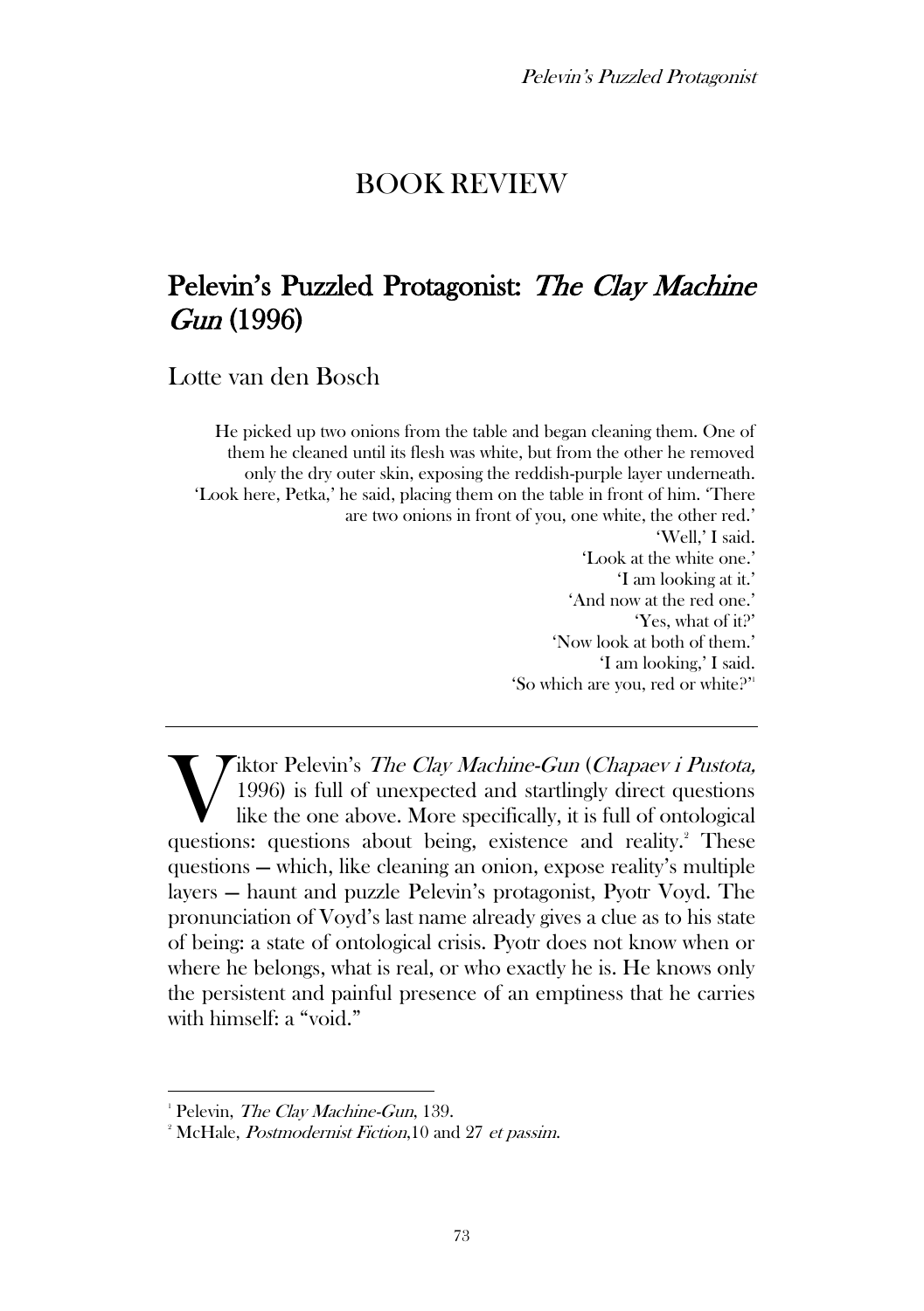The Clay Machine-Gun, translated from the Russian by Andrew Bromfield, is about interactions between the real and the unreal. And it is about a rootless man's search for meaning in light of the incessance of these interactions. This unrewarding search takes place in two different realities that appear alternately by chapter. The first is the period immediately after the Bolshevik-led October Revolution, which took place on 25 October 1917 according to the Julian calendar (7 November according to the Gregorian calendar). In this first reality, Pyotr begins as an experimental poet. At the very start of the novel, he is visited by the Soviet secret police organisation Cheka, which is not pleased with Pyotr's literary works. Pyotr manages to escape the Chekists and flees to Moscow. There, he meets the Red Army commander Vasily Ivanovich Chapaev, who appoints Pyotr as his political commissar. Supporting Chapaev during the Russian civil war, Pyotr finds time to discuss both war strategies and theories of life with this wise war hero. Their discussions lead Pyotr to question his own state of being more and more. Intriguing questions soon start haunting him both during the day and in his dreams. These dreams, with which every Soviet-era chapter in the novel ends, take him to an alternative reality.

In this second reality, the Russia of the early 1990s<sup>3</sup>, Pyotr is a patient at a Moscow psychiatric hospital. In this hospital, Pyotr and his fellow patients participate in group sessions where, provoked by a therapy combining shock and drug treatments, they experience delusions and hallucinations. The purpose of these sessions, according to the psychiatrist Timur Timurovich, is for the patients to reach a state of "catharsis" in which each "can become aware of the arbitrary subjectivity of his own morbid notions and can cease to identify with them." 4 In Timurovich's opinion, Pyotr's case is "very straightforward." <sup>5</sup> What is going on with Pyotr, the psychiatrist explains, is that he is constantly confronted with the fact that he is still dealing with his past. He "simply cannot accept the new." <sup>6</sup> One way this condition affects Pyotr's life is in that every time

<sup>&</sup>lt;sup>3</sup> I remind the reader here that the novel was first published in 1996.

<sup>&</sup>lt;sup>4</sup> Pelevin, *The Clay Machine-Gun*, 38.

 $^{\circ}$  Id., 32.

 $^{\circ}$  Ibid.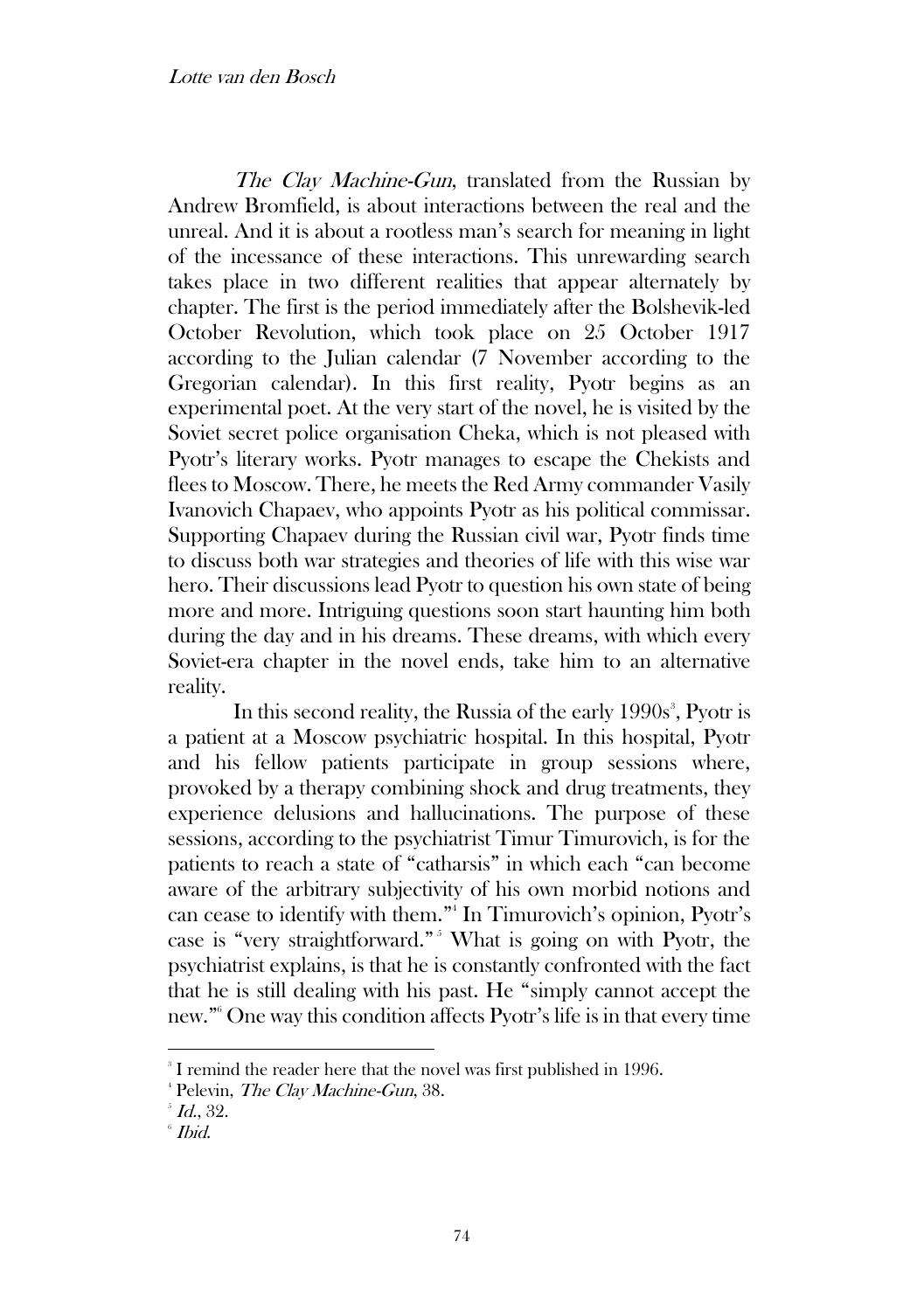he falls asleep in the institute, he returns to the period shortly after the October Revolution. Pyotr keeps going back to the past, or the past keeps coming back to Pyotr.

#### Pelevin's puzzled postsocialist

The tendency to shift from one reality to the other is, according to Pyotr's psychiatrist, a common phenomenon. Timurovich explains to Pyotr: "'You belong to the very generation that was programmed for life in one socio-cultural paradigm, but has found itself living in a quite different one.'"<sup>7</sup> The paradigm shift results in a psychiatric condition or "subconscious conflict" that "nowadays almost everyone suffers from," the psychiatrist adds.<sup>8</sup> That statement is an invitation to look beyond the pages of Pelevin's novel and into Russian history. Pyotr's psychic condition can be seen as a metaphor for the so-called "postsocialist" condition, as described, amongst others, by Boris Groys.<sup>9</sup> Groys identifies the postsocialist condition as the consequence of a confusing transition from a deteriorating socialist era to an insecure future based on a different ideology.<sup>10</sup> This transition took place when the Soviet Union fell in 1991, but one could also argue that the entire period during which the Soviet Union dissolved counts as such a transition. Nancy Fraser describes the "in-between state" this transition brought about as a "skeptical mood or structure of feeling that marks the post-1989 state of the Left."<sup>11</sup> This skepticism is related to the doubt of many former inhabitants of the Soviet Union about their own positions. As Fraser puts it: "[f]raught with a sense of 'the morning after', this mood expresses authentic doubts bound to genuine opacities

<sup>7</sup> Ibid.

 $^{\circ}$  Ibid.

<sup>&</sup>lt;sup>9</sup> As does Fraser in *Justice Interruptus: Critical Reflections on the "Postsocialist"* Condition, I here place the term "postsocialist" in quotation marks. Like Fraser, I want to emphasize the critical postures that are possible in relation to this term. See Fraser, Justice Interruptus, 3 et passim.

Alternatives for this formulation include "post-communist" (see Noordenbos, "Shocking Histories and Missing Memories," 48) and "Post-Soviet" (see Khagi, "From Homo Sovieticus to Homo Zapiens," 560; and Gomel, "Viktor Pelevin and Literary Postmodernism in Soviet Russia," 309-321).

 $10^{\circ}$  See Groys, Art Power, 154-155.

 $11$  Fraser, *Justice Interruptus*, 3.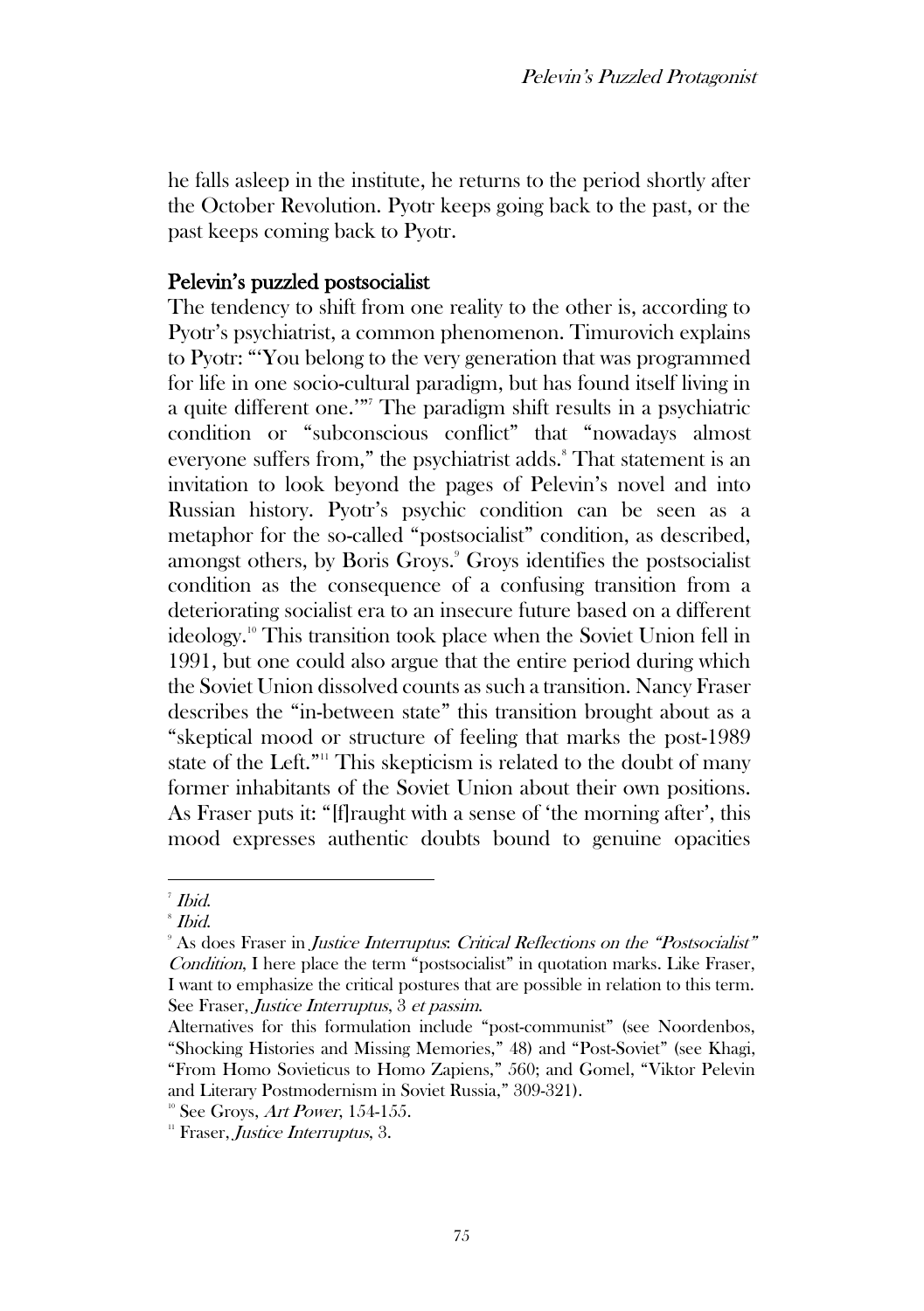concerning the historical possibilities for progressive social change." <sup>12</sup> As this quotation suggests, the existential doubt concerns both the past — which, from a Soviet perspective, has disappeared – and a non-Soviet future — which is yet hard to grasp. This doubtinducing ideological void is what Fraser and Groys call the "postsocialist" condition.

### Pelevin and postmodernism

It is not surprising that a postsocialist crisis lies at the core of The Clay Machine-Gun. Viktor Pelevin himself experienced the disappearance of the Soviet ideology and the simultaneous emergence of an ideological void. Born in 1962, Pelevin grew up in Soviet Russia and published his first work after the fall of the USSR. Pelevin lived through the transition himself, and in *The Clav* Machine-Gun, he reflects sceptically on it. When the novel was first published in 1996, critics both celebrated and maligned Pelevin as a writer of "New Russia." <sup>13</sup> Pelevin vividly describes these reactions in an interview: "One Booker judge said 'Chapaev' was a virus designed to destroy Russia's cultural memory. After that it sold 25.000 in one week." 14

Both the enthusiasm and the condemnations could be related to the postmodern character of Pelevin's novel. Just as its author has been "universally recognized as one of the chief practitioners of postmodernism in Russia today,"<sup>15</sup> The Clay Machine-Gun has been described as "the most essentially 'postmodern' of contemporary Russian prose." <sup>16</sup> The postmodern nature of the novel can be recognised not only in its aforementioned era-bridging chapter structure, but also in the themes it discusses. Postmodern considerations manifest themselves in the ontological questions that Pyotr and others ponder throughout the work.<sup>17</sup> These questions are in line with what Brian McHale calls the

 $12$  *Ibid.* 

<sup>&</sup>lt;sup>13</sup> Jones, "Viktor Pelevin is Ironic Writer of New Russia."

 $14$  *Ibid.* 

<sup>&</sup>lt;sup>15</sup> Gomel, "Futures at the End of Utopia," 293.

<sup>&</sup>lt;sup>16</sup> Dalton-Brown, "Ludic Nonchalance or Ludicrous Depair?," 216.

<sup>&</sup>lt;sup>17</sup> By "ontology" I here refer to Thomas Pavel's description of the term: "a theoretical description of a universe." See Pavel, "Tragedy and the sacred," 234.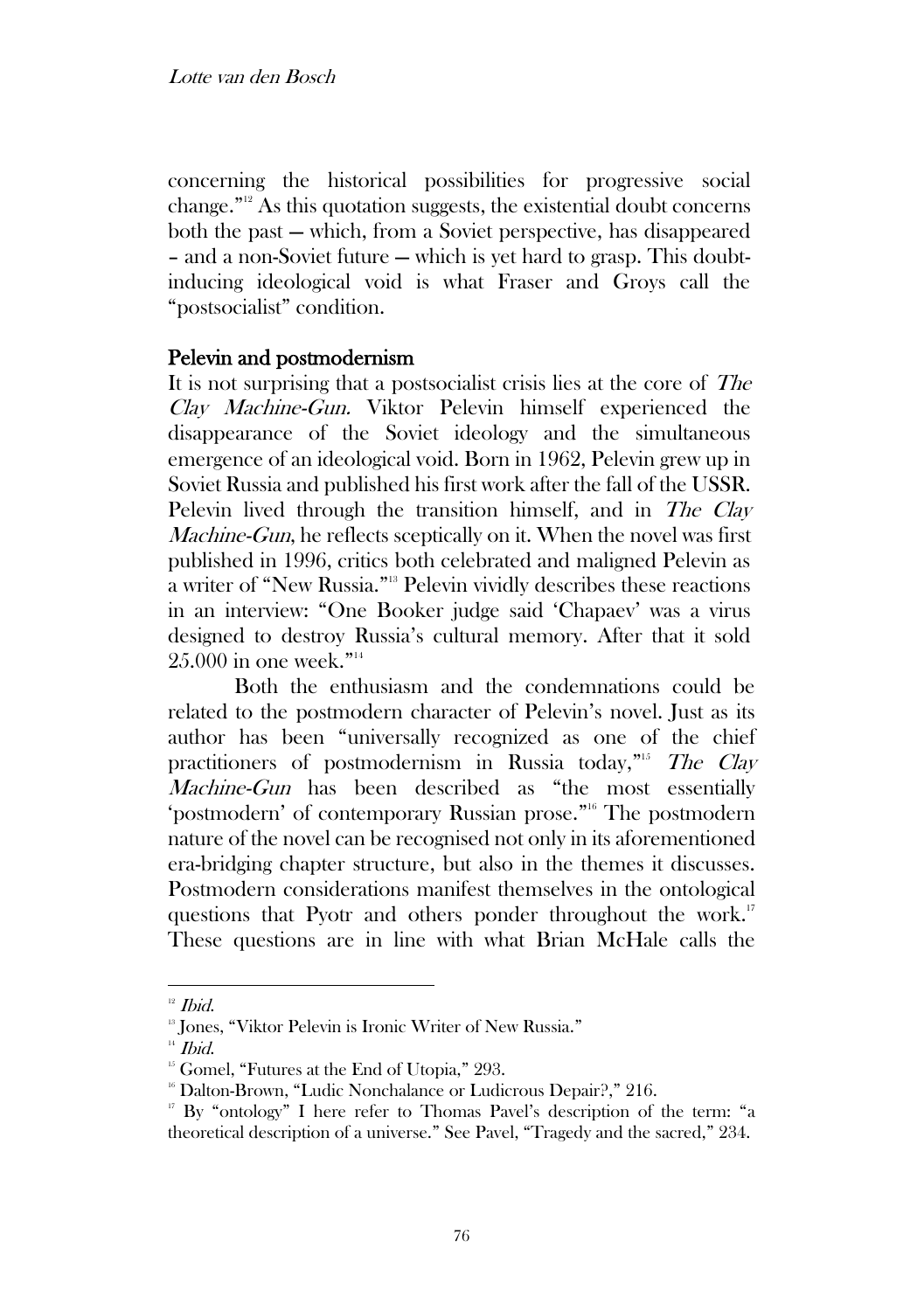"ontological dominance of postmodernist fiction."<sup>18</sup> This type of fiction, McHale writes, "deploys strategies which engage and foreground questions like ... 'Which world is this? What is to be done in it? Which of my selves is to do it?'"<sup>19</sup> These questions, Hale explains, "bear either on the ontology of the literary text itself or on the ontology of the world which it projects." In The Clay Machine-Gun, Pelevin uses narrative structure, themes and deictic terms to create shifts in ontological focus. A striking example of such a shift is this seemingly meta-reflective passage in which Chapaev tells Pyotr about an effective way to fight:

'Ah, Petka! D'you know the way I fight? You can't know anything about that! Chapaev uses only three blows, you understand me?' I nodded mechanically, but I was listening carefully. 'The first blow is where!' He struck the table so hard with his fist that the bottle almost toppled over. 'The second is when!' Again he smote the boards of the table. 'And the third is who!'<sup>20</sup>

"Where?", "when?" and "who?": these three questions are relevant in both of the novel's realities, Russia around the time of the October Revolution and "New Russia" around the time of the fall of the USSR. The structure of the novel foregrounds two ontological possibilities that are, as other scholars have pointed out, equally plausible.<sup>21</sup> Since Pyotr falls asleep at the end of each chapter to awake in the alternative chronotope, each world is either real or a dream.<sup>22</sup> This indistinguishability of dream and reality is visible, for

<sup>&</sup>lt;sup>18</sup> McHale, *Postmodernist Fiction*, 10.

 $19$  Ibid.

 $2^{\circ}$  Pelevin, *The Clay Machine-Gun*, 137-138.

 $21$  See, for example, Gomel, Futures at the End of Utopia, 304.

<sup>&</sup>lt;sup>22</sup> This is in congruence with what Smethurst remarks on the postmodern chronotope in general, namely that it "is often used against realist representations that rely on linearity and continuous time-space." See Smethurst, The Postmodern Chronotope, 221.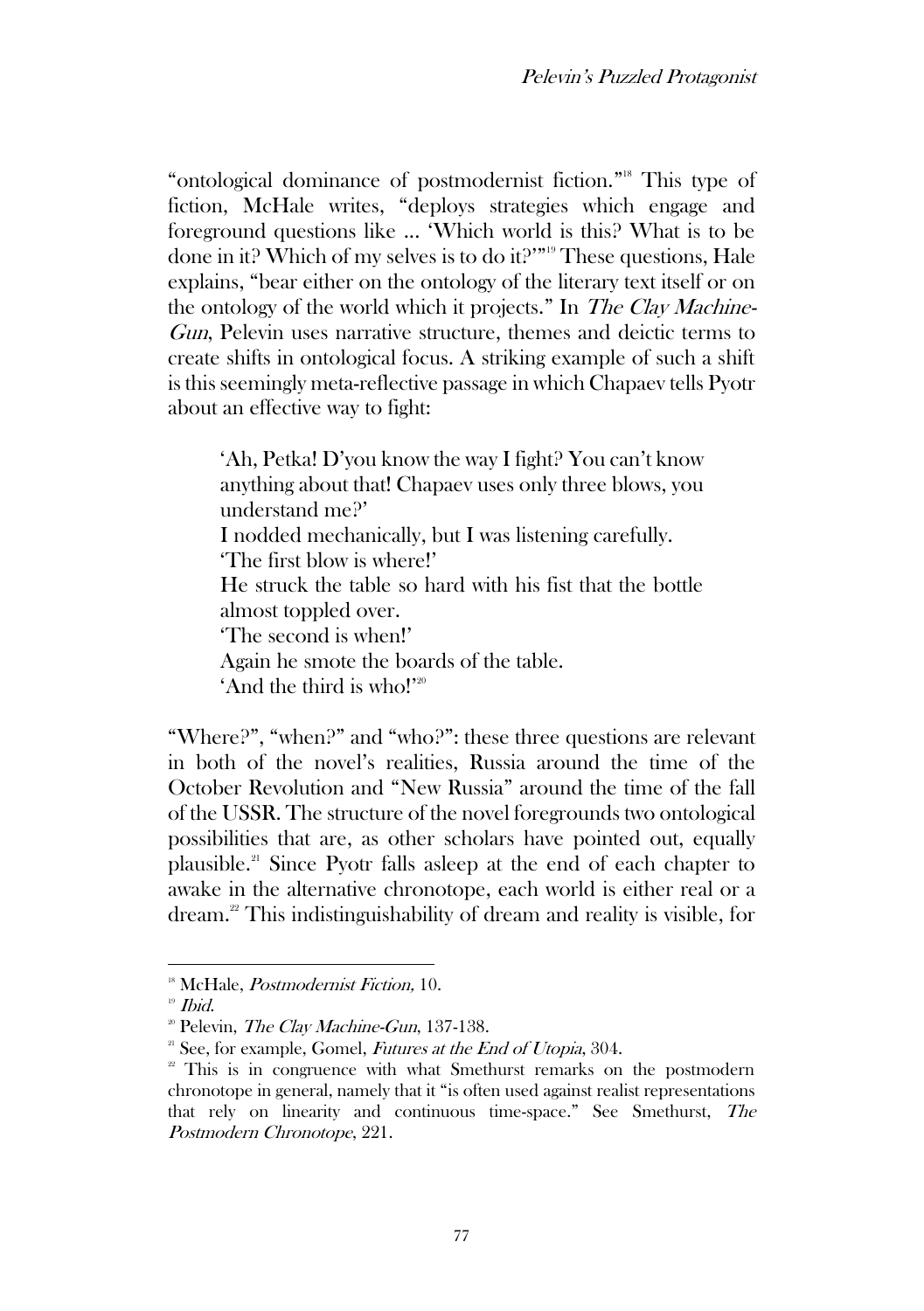example, in the transition from the third to the fourth chapter. The third chapter ends with the following passage:

I sensed that I should not on any account fall asleep, but there was no longer anything I could do to resist; having abandoned the struggle, I hurtled down headlong between the minor piano chords into the same stairwell of emptiness which had so astounded me that morning.<sup>23</sup>

Does this passage mark the end of a dream or entry into one? The excerpt makes explicit that Pyotr falls asleep. That he does so is confirmed by the first sentences of the fourth chapter: "'Hey there! No sleeping!' Someone shook me carefully by the shoulder." <sup>24</sup> Is this an awakening to reality or to the unreality of things? And what about the "stairwell of emptiness" which Pyotr recognizes for having "astounded" him "that morning?" <sup>25</sup> Two considerations can be derived from this formulation. Firstly, the narrative offers an innovative way of "modeling ... our pluralistic ontological landscape." <sup>26</sup> Secondly, the narrative also plays with the theme of transition. The text makes clear that Pyotr's position in between the two realities is empty. The answer to the questions of "where?" "when?" and "who?" is in the negative.

### Embracing emptiness?

It is this same empty position  $-$  or perhaps, *condition*  $-$  that comes to the surface when Chapaev and Pyotr talk about their own places in the world, which, as it turns out, is the same:

I wonder, I thought, what he will say if I ask him where this 'nowhere' of his is located. He will have to define the word in terms of itself, and will find his position in the conversation no better than my own. 'Can't sleep?' asked Chapaev. 'Something is bothering me.'

 $2^{\circ}$  Pelevin, *The Clay Machine-Gun*, 85.

 $^{24}$  *Id.*, 86.

 $25$  *Ibid.* 

<sup>&</sup>lt;sup>26</sup> McHale, *Postmodernist Fiction*, 39.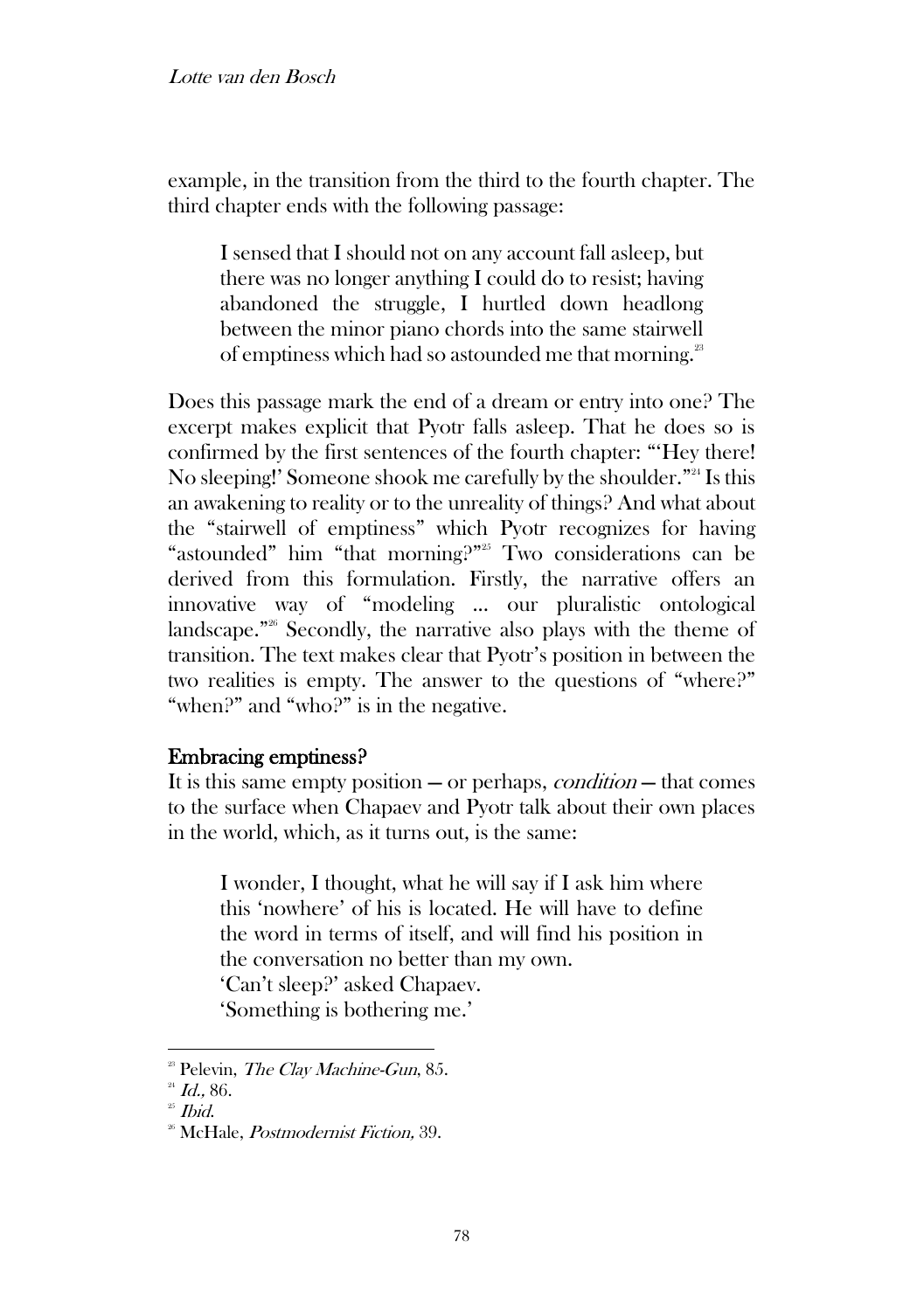'What is it, never seen the void before?' I realized that by the word 'void' he meant precisely the 'nowhere' which I had become aware of only a few minutes earlier. 'No,' I answered. 'Never.' 27

The position between two time-space configurations has a name: it is the void that Pyotr crosses as he circles back and forth between chronotopes. He finds himself in the empty eye of the hurricane, or as The Clay Machine-Gun puts it with various other metaphors: a bagel,<sup>28</sup> dynamo<sup>29</sup> and a whirlpool.<sup>30</sup> Throughout the novel, Pyotr repeatedly comes to the conclusion that these circles represent the circle of consciousness. The only place which he can be certain is real is in his own head. The reality he knows is not to be found "out there" anymore. He keeps circling around the "out there" in his dreams — or perhaps these are his daydreams — without finding it back where it used to be.

As Chapaev describes this experience, "[e]verything in the world is just a whirlpool of thoughts, and the world around us only becomes real when you yourself become that whirlpool."<sup>31</sup> To become this whirlpool means grounding oneself in one of the two realities — and this is precisely what Pyotr does not succeed in doing. He does not feel at ease in the period around the October Revolution, having to act as if he were a Bolshevik soldier to survive, and in modern Russia he is excluded from society as a madhouse patient. When he is finally discharged from the mental hospital, Pyotr finds that "[t]he doors of freedom swung open in such a banal,

 $^{31}$  Id., 294-295.

 $2^{\circ}$  Pelevin, *The Clay Machine-Gun*, 149.

 $28$  See, for example, Pelevin, *The Clay Machine-Gun*, 280.

 $2^{29}$  *Id.*, 151-152, 169, 196.

 $^{30}$  *Id.*, 294-295. A related term that appears throughout the novel is "whirlwind": "the whirlwind of scales and colours of the contradictory inner life" (Id., 334). Another concept worth mentioning is that of the "dialectical dyad": "One might say, I thought, that on the one hand the world exists in me and on the other I exist in the world, and these are simply the poles of a single semantic magnet, but the tricky thing was that there was no peg on which to hang this magnet, this dialectical dyad. There was nowhere for it to exist!" (Id., 149).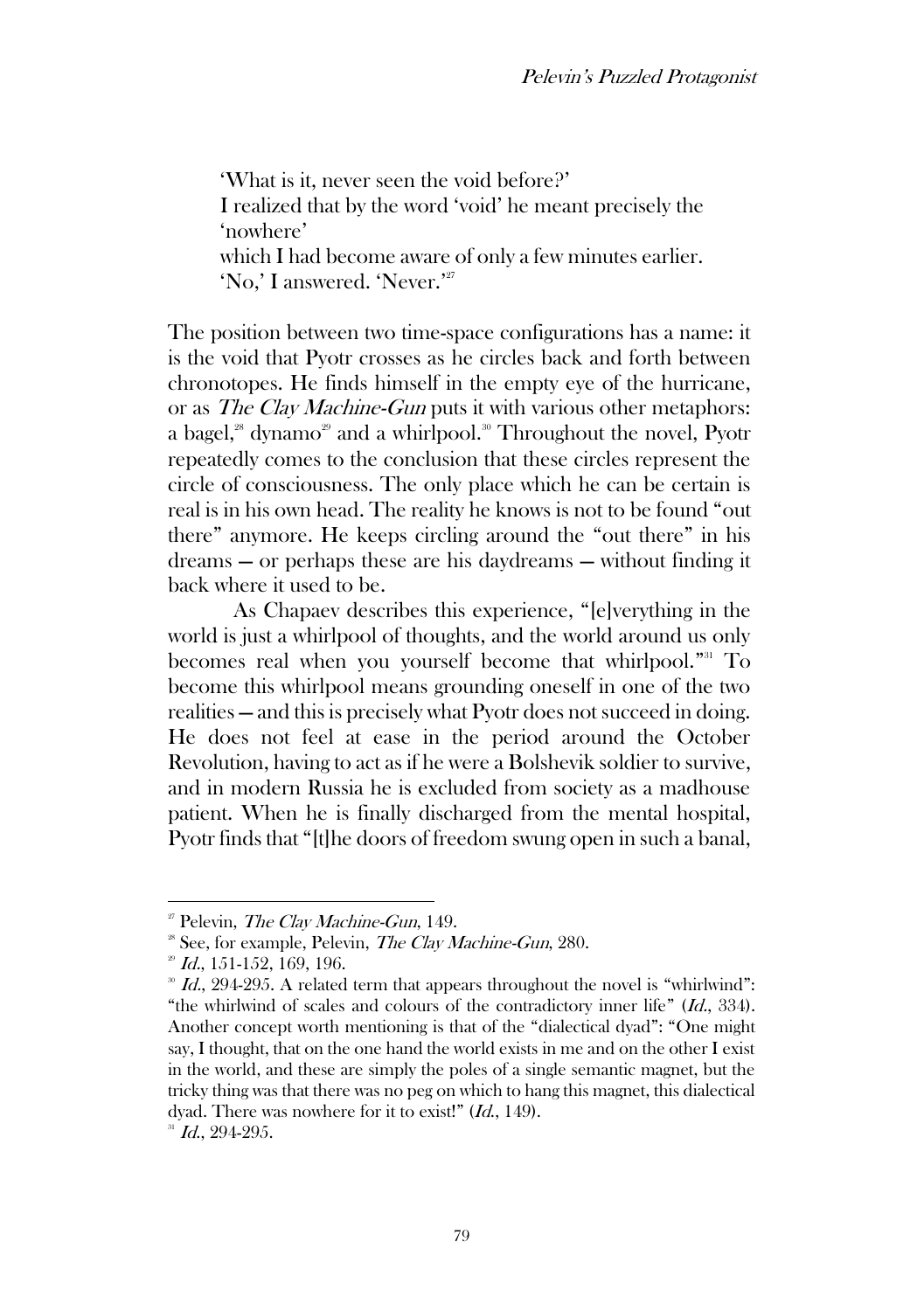everyday fashion that I actually felt slightly disappointed." <sup>32</sup> His world is instantly transformed, and nothing seems to have changed.

The Clay Machine-Gun evocatively represents the multitemporal and multi-spatial context within which Pelevin's puzzled protagonist tries to position himself. Both the structure and the themes discussed in this novel visualize and problematize the complex "postsocialist condition." Throughout this work of fiction, Pyotr attentively explores both the Soviet and the post-Soviet period, only to find out that he is situated somewhere in between these chronotopes. The novel emphasises the empty character of this position: whatever he does, he cannot escape the void. Is that why Pyotr ultimately chooses to embrace emptiness? Some scholars have pointed in the opposite direction, arguing that the void might also be read as a positive place.<sup>33</sup> Taking Pyotr's own reflections into account, that statement is rather hard to defend. The Clay Machine-Gun does not offer a solution to the problem that is Pyotr: a lived embodiment of the ontological crisis of the postsocialist subject. What it does, however, is confront the reader with a vivid portrait of what this postsocialist crisis might look like. It might even invite us to confront our own emptiness and recognise that of others. As the American monk and writer Thomas Merton once wrote, "art enables us to find ourselves and lose ourselves at the same time." 34

#### **Bibliography**

- Chitnis, Rajendra Anand. Literature in Post-Communist Russia and Eastern Europe. London: Routledge, 2005.
- Cowley, Jason. "Gogol a Go-Go." New York Times, January 23, 2000, https://www.nytimes.com/2000/01/23/magazine/gogol-a-go-go.html.
- Dalton-Brown, Sally. "Ludic Nonchalance or Ludicrous Despair? Viktor Pelevin and Russian Postmodernist Prose." Slavonic and East European Review 75, no. 2 (1997): 216-33.
- Fraser, Nancy. Justice Interruptus. Critical Reflections on the "Postsocialist" Condition. London: Routledge, 1997.
- Gomel, Elana. "Viktor Pelevin and Literary Postmodernism in Soviet Russia." Narrative 21, no. 3 (2013): 309-21.

Groys, Boris. Art Power. London: The MIT Press, 2008.

 $^{32}$  Id., 321.

<sup>&</sup>lt;sup>33</sup> See Stakun, Terror and Transcendence in the Void.

<sup>&</sup>lt;sup>34</sup> Merton, *No Man is an Island*, 35.